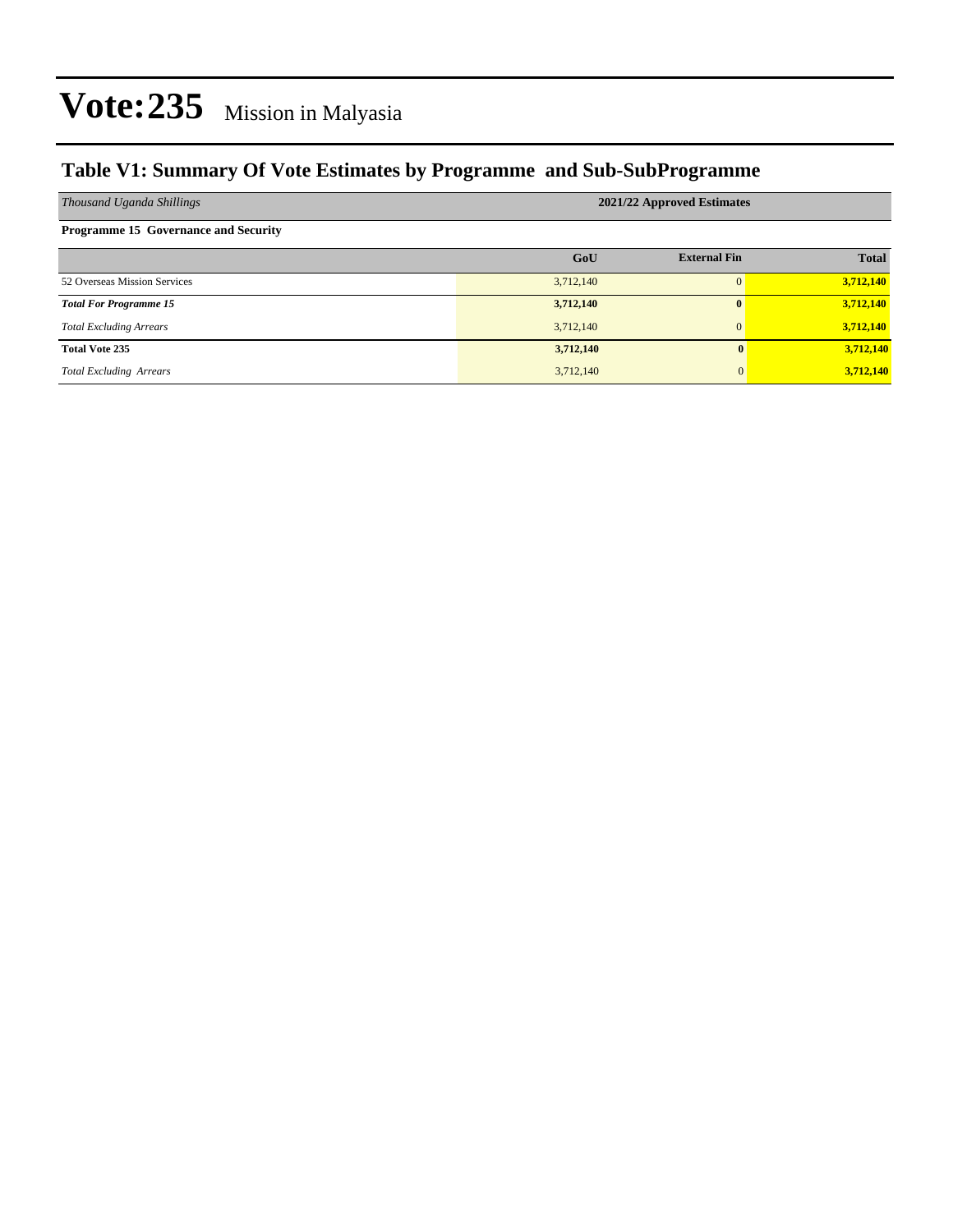### **Table V2: Summary Of Vote Estimates by Sub-SubProgramme,Department and Project**

| Thousand Uganda Shillings                                                 |                  | 2020/21 Approved Budget |                  |              | 2021/22 Approved Estimates |                               |              |
|---------------------------------------------------------------------------|------------------|-------------------------|------------------|--------------|----------------------------|-------------------------------|--------------|
| <b>Sub-SubProgramme 52 Overseas Mission Services</b>                      |                  |                         |                  |              |                            |                               |              |
| <b>Recurrent Budget Estimates</b>                                         | Wage             | <b>Non-Wage</b>         | <b>AIA</b>       | <b>Total</b> | <b>Wage</b>                | Non-Wage                      | <b>Total</b> |
| 01 Headquarters Kuala Lumpur                                              | 579,623          | 2,962,517               | $\boldsymbol{0}$ | 3,542,140    | 579,623                    | 2,962,517                     | 3,542,140    |
| <b>Total Recurrent Budget Estimates for Sub-</b><br><b>SubProgramme</b>   | 579,623          | 2,962,517               | $\bf{0}$         | 3,542,140    | 579,623                    | 2,962,517                     | 3,542,140    |
| Development Budget Estimates                                              | <b>GoU</b> Dev't | <b>External Fin</b>     | <b>AIA</b>       | <b>Total</b> |                            | <b>GoU Dev't External Fin</b> | <b>Total</b> |
| 1706 Retooling of Mission in Kualar Lumpur                                | $\Omega$         | $\mathbf{0}$            | $\mathbf{0}$     | $\bf{0}$     | 170,000                    | $\overline{0}$                | 170,000      |
| <b>Total Development Budget Estimates for Sub-</b><br><b>SubProgramme</b> | $\mathbf{0}$     | $\bf{0}$                | $\bf{0}$         | $\bf{0}$     | 170,000                    | $\bf{0}$                      | 170,000      |
|                                                                           | GoU              | <b>External Fin</b>     | <b>AIA</b>       | <b>Total</b> | GoU                        | <b>External Fin</b>           | <b>Total</b> |
| <b>Total For Sub-SubProgramme 52</b>                                      | 3,542,140        | $\mathbf{0}$            | $\bf{0}$         | 3,542,140    | 3,712,140                  | $\bf{0}$                      | 3,712,140    |
| <b>Total Excluding Arrears</b>                                            | 3,542,140        | $\mathbf{0}$            | $\mathbf{0}$     | 3,542,140    | 3,712,140                  | $\mathbf{0}$                  | 3,712,140    |
| <b>Total Vote 235</b>                                                     | 3,542,140        | $\mathbf{0}$            | $\bf{0}$         | 3,542,140    | 3,712,140                  | $\bf{0}$                      | 3,712,140    |
| <b>Total Excluding Arrears</b>                                            | 3,542,140        | $\boldsymbol{0}$        | $\overline{0}$   | 3,542,140    | 3,712,140                  | $\mathbf{0}$                  | 3,712,140    |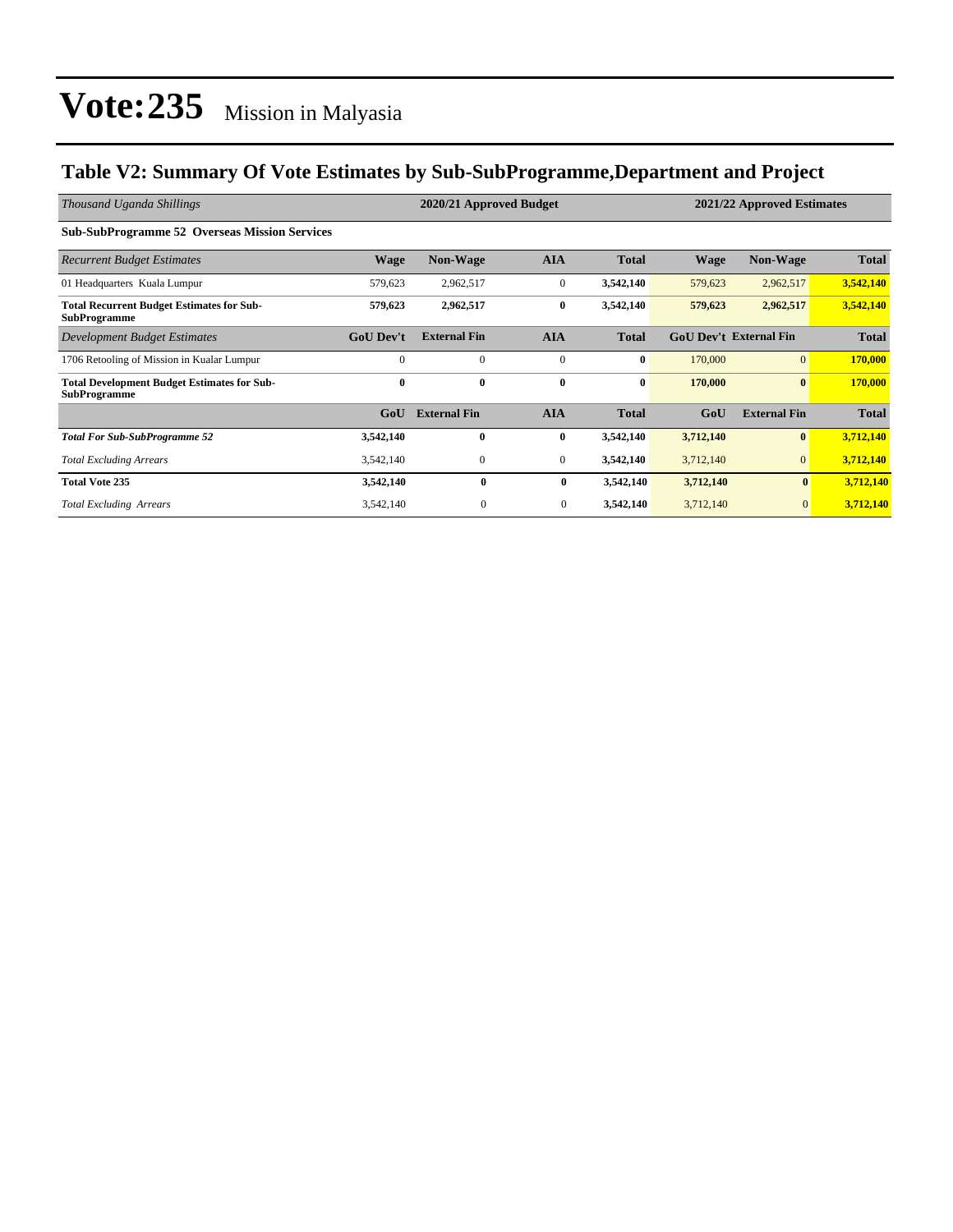## **Table V3: Summary Vote Estimates by Item**

| Thousand Uganda Shillings                                   | 2020/21 Approved Budget |                     |                  |              | 2021/22 Approved Estimates |                     |              |  |
|-------------------------------------------------------------|-------------------------|---------------------|------------------|--------------|----------------------------|---------------------|--------------|--|
|                                                             | GoU                     | <b>External Fin</b> | AIA              | <b>Total</b> | GoU                        | <b>External Fin</b> | <b>Total</b> |  |
| <b>Employees, Goods and Services (Outputs Provided)</b>     | 3,542,140               | $\bf{0}$            | $\bf{0}$         | 3,542,140    | 3,542,140                  | $\bf{0}$            | 3,542,140    |  |
| 211103 Allowances (Inc. Casuals, Temporary)                 | 938,459                 | 0                   | $\bf{0}$         | 938,459      | 931,077                    | $\bf{0}$            | 931,077      |  |
| 211105 Missions staff salaries                              | 579,623                 | $\bf{0}$            | $\bf{0}$         | 579,623      | 579,623                    | $\bf{0}$            | 579,623      |  |
| 212101 Social Security Contributions                        | 10,000                  | 0                   | $\bf{0}$         | 10,000       | 38,000                     | $\bf{0}$            | 38,000       |  |
| 213001 Medical expenses (To employees)                      | 107,400                 | 0                   | $\bf{0}$         | 107,400      | 130,000                    | $\bf{0}$            | 130,000      |  |
| 221001 Advertising and Public Relations                     | 0                       | 0                   | $\bf{0}$         | $\bf{0}$     | 20,000                     | $\bf{0}$            | 20,000       |  |
| 221002 Workshops and Seminars                               | 30,000                  | 0                   | $\bf{0}$         | 30,000       | 30,000                     | $\bf{0}$            | 30,000       |  |
| 221007 Books, Periodicals & Newspapers                      | 5,000                   | 0                   | $\bf{0}$         | 5,000        | 4,000                      | $\bf{0}$            | 4,000        |  |
| 221008 Computer supplies and Information Technology<br>(TT) | 16,000                  | 0                   | $\bf{0}$         | 16,000       | 3,000                      | $\bf{0}$            | 3,000        |  |
| 221009 Welfare and Entertainment                            | 50,000                  | 0                   | $\bf{0}$         | 50,000       | 33,000                     | $\bf{0}$            | 33,000       |  |
| 221011 Printing, Stationery, Photocopying and Binding       | 26,278                  | 0                   | $\bf{0}$         | 26,278       | 31,500                     | $\bf{0}$            | 31,500       |  |
| 221012 Small Office Equipment                               | 10,000                  | 0                   | $\bf{0}$         | 10,000       | 10,680                     | $\bf{0}$            | 10,680       |  |
| 221014 Bank Charges and other Bank related costs            | 2,000                   | 0                   | $\bf{0}$         | 2,000        | 1,500                      | $\bf{0}$            | 1,500        |  |
| 222001 Telecommunications                                   | 37,200                  | 0                   | $\bf{0}$         | 37,200       | 39,700                     | $\bf{0}$            | 39,700       |  |
| 222002 Postage and Courier                                  | 12,680                  | 0                   | $\bf{0}$         | 12,680       | 10,000                     | $\bf{0}$            | 10,000       |  |
| 222003 Information and communications technology<br>(ICT)   | 22,000                  | $\bf{0}$            | $\bf{0}$         | 22,000       | 28,000                     | $\bf{0}$            | 28,000       |  |
| 223003 Rent – (Produced Assets) to private entities         | 1,248,160               | 0                   | $\bf{0}$         | 1,248,160    | 1,248,160                  | $\bf{0}$            | 1,248,160    |  |
| 223005 Electricity                                          | 50,000                  | $\bf{0}$            | $\bf{0}$         | 50,000       | 55,000                     | $\bf{0}$            | 55,000       |  |
| 223006 Water                                                | 4,000                   | 0                   | $\bf{0}$         | 4,000        | 4,000                      | $\bf{0}$            | 4,000        |  |
| 223007 Other Utilities- (fuel, gas, firewood, charcoal)     | 4,000                   | 0                   | $\bf{0}$         | 4,000        | 2,000                      | $\bf{0}$            | 2,000        |  |
| 226001 Insurances                                           | 10,000                  | $\bf{0}$            | $\bf{0}$         | 10,000       | 15,000                     | $\bf{0}$            | 15,000       |  |
| 227001 Travel inland                                        | 108,813                 | 0                   | $\bf{0}$         | 108,813      | 68,800                     | $\bf{0}$            | 68,800       |  |
| 227002 Travel abroad                                        | 145,763                 | 0                   | $\bf{0}$         | 145,763      | 120,000                    | $\bf{0}$            | 120,000      |  |
| 227003 Carriage, Haulage, Freight and transport hire        | 50,700                  | 0                   | $\bf{0}$         | 50,700       | 48,100                     | $\bf{0}$            | 48,100       |  |
| 227004 Fuel, Lubricants and Oils                            | 46,064                  | 0                   | $\bf{0}$         | 46,064       | 40,000                     | $\bf{0}$            | 40,000       |  |
| 228002 Maintenance - Vehicles                               | 22,000                  | $\bf{0}$            | $\bf{0}$         | 22,000       | 30,000                     | $\bf{0}$            | 30,000       |  |
| 228003 Maintenance - Machinery, Equipment &<br>Furniture    | 6,000                   | $\bf{0}$            | $\bf{0}$         | 6,000        | 21,000                     | $\bf{0}$            | 21,000       |  |
| <b>Investment</b> (Capital Purchases)                       | $\bf{0}$                | $\bf{0}$            | $\bf{0}$         | $\bf{0}$     | 170,000                    | $\bf{0}$            | 170,000      |  |
| 312201 Transport Equipment                                  | $\bf{0}$                | $\bf{0}$            | $\bf{0}$         | $\bf{0}$     | 170,000                    | $\bf{0}$            | 170,000      |  |
| <b>Grand Total Vote 235</b>                                 | 3,542,140               | $\bf{0}$            | $\bf{0}$         | 3,542,140    | 3,712,140                  | $\bf{0}$            | 3,712,140    |  |
| <b>Total Excluding Arrears</b>                              | 3,542,140               | $\boldsymbol{0}$    | $\boldsymbol{0}$ | 3,542,140    | 3,712,140                  | $\mathbf{0}$        | 3,712,140    |  |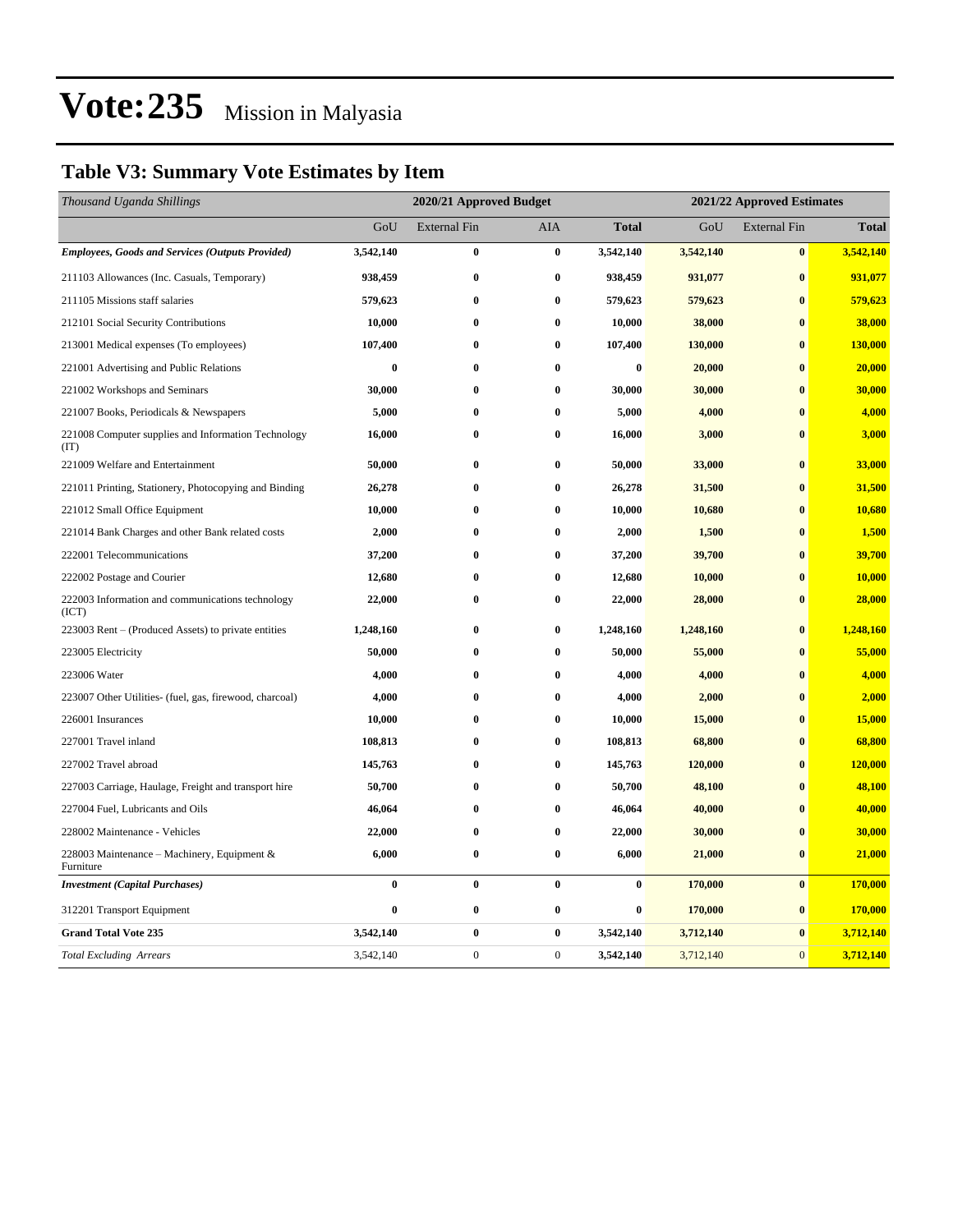#### **Table V4: Detailed Estimates by Sub-SubProgramme, Department,Project and Budget Output and Item**

#### *Sub-SubProgrammme 52 Overseas Mission Services*

*Recurrent Budget Estimates*

#### **Department 01 Headquarters Kuala Lumpur**

| Thousand Uganda Shillings                                                   | 2020/21 Approved Budget |                  |                  | 2021/22 Approved Estimates |                       |                  |               |
|-----------------------------------------------------------------------------|-------------------------|------------------|------------------|----------------------------|-----------------------|------------------|---------------|
| <b>Outputs Provided</b>                                                     | Wage                    | Non Wage         | <b>AIA</b>       | <b>Total</b>               | Wage                  | Non Wage         | <b>Total</b>  |
| <b>Budget Output 165201 Cooperation frameworks</b>                          |                         |                  |                  |                            |                       |                  |               |
| 211103 Allowances (Inc. Casuals, Temporary)                                 | $\boldsymbol{0}$        | 840,459          | $\overline{0}$   | 840,459                    | $\mathbf{0}$          | 812,459          | 812,459       |
| 211105 Missions staff salaries                                              | 579,623                 | $\boldsymbol{0}$ | $\mathbf{0}$     | 579,623                    | 579,623               | $\boldsymbol{0}$ | 579,623       |
| 212101 Social Security Contributions                                        | $\boldsymbol{0}$        | 10,000           | $\mathbf{0}$     | 10,000                     | $\mathbf{0}$          | 38,000           | 38,000        |
| 213001 Medical expenses (To employees)                                      | $\boldsymbol{0}$        | 107,400          | $\mathbf{0}$     | 107,400                    | $\mathbf{0}$          | 130,000          | 130,000       |
| 221001 Advertising and Public Relations                                     | $\mathbf{0}$            | $\boldsymbol{0}$ | $\mathbf{0}$     | $\bf{0}$                   | $\mathbf{0}$          | 20,000           | 20,000        |
| 222001 Telecommunications                                                   | $\boldsymbol{0}$        | 9,200            | $\mathbf{0}$     | 9,200                      | $\mathbf{0}$          | 6,200            | 6,200         |
| 222002 Postage and Courier                                                  | $\boldsymbol{0}$        | 7,000            | $\mathbf{0}$     | 7,000                      | $\mathbf{0}$          | $\overline{0}$   | $\bf{0}$      |
| 223003 Rent - (Produced Assets) to private entities                         | $\boldsymbol{0}$        | 986,000          | $\mathbf{0}$     | 986,000                    | $\mathbf{0}$          | 986,000          | 986,000       |
| 223005 Electricity                                                          | $\boldsymbol{0}$        | 20,000           | $\overline{0}$   | 20,000                     | $\boldsymbol{0}$      | 15,000           | <b>15,000</b> |
| 226001 Insurances                                                           | $\mathbf{0}$            | 10,000           | $\mathbf{0}$     | 10,000                     | $\mathbf{0}$          | 15,000           | 15,000        |
| 227001 Travel inland                                                        | $\boldsymbol{0}$        | 30,000           | $\mathbf{0}$     | 30,000                     | $\boldsymbol{0}$      | $\mathbf{0}$     | $\bf{0}$      |
| 227002 Travel abroad                                                        | $\mathbf{0}$            | 20,000           | $\mathbf{0}$     | 20,000                     | $\mathbf{0}$          | $\overline{0}$   | $\bf{0}$      |
| 227003 Carriage, Haulage, Freight and transport hire                        | $\boldsymbol{0}$        | 50,700           | $\mathbf{0}$     | 50,700                     | $\boldsymbol{0}$      | 48,100           | 48,100        |
| <b>Total Cost of Budget Output 01</b>                                       | 579,623                 | 2,090,759        | 0                | 2,670,382                  | 579,623               | 2,070,759        | 2,650,382     |
| <b>Budget Output 165202 Consulars services</b>                              |                         |                  |                  |                            |                       |                  |               |
| 221007 Books, Periodicals & Newspapers                                      | $\mathbf{0}$            | 5,000            | $\mathbf{0}$     | 5,000                      | $\mathbf{0}$          | 4,000            | 4,000         |
| 221008 Computer supplies and Information Technology (IT)                    | $\boldsymbol{0}$        | 16,000           | $\mathbf{0}$     | 16,000                     | $\mathbf{0}$          | 3,000            | 3,000         |
| 221009 Welfare and Entertainment                                            | $\boldsymbol{0}$        | 30,000           | $\boldsymbol{0}$ | 30,000                     | $\mathbf{0}$          | 23,000           | 23,000        |
| 221011 Printing, Stationery, Photocopying and Binding                       | $\boldsymbol{0}$        | 20,000           | $\mathbf{0}$     | 20,000                     | $\mathbf{0}$          | 20,000           | 20,000        |
| 221012 Small Office Equipment                                               | $\boldsymbol{0}$        | 10,000           | $\overline{0}$   | 10,000                     | $\mathbf{0}$          | 10,680           | 10,680        |
| 221014 Bank Charges and other Bank related costs                            | $\mathbf{0}$            | 2,000            | $\mathbf{0}$     | 2,000                      | $\mathbf{0}$          | 1,500            | 1,500         |
| 222001 Telecommunications                                                   | $\boldsymbol{0}$        | 28,000           | $\mathbf{0}$     | 28,000                     | $\mathbf{0}$          | 33,500           | 33,500        |
| 222002 Postage and Courier                                                  | $\boldsymbol{0}$        | 5,680            | $\boldsymbol{0}$ | 5,680                      | $\mathbf{0}$          | 10,000           | 10,000        |
| 222003 Information and communications technology (ICT)                      | $\boldsymbol{0}$        | 22,000           | $\mathbf{0}$     | 22,000                     | $\mathbf{0}$          | 22,000           | 22,000        |
| 223005 Electricity                                                          | $\boldsymbol{0}$        | 30,000           | $\mathbf{0}$     | 30,000                     | $\boldsymbol{0}$      | 40,000           | 40,000        |
| 223006 Water                                                                | $\mathbf{0}$            | 4,000            | $\boldsymbol{0}$ | 4,000                      | $\mathbf{0}$          | 2,000            | 2,000         |
| 223007 Other Utilities- (fuel, gas, firewood, charcoal)                     | $\boldsymbol{0}$        | 4,000            | $\mathbf{0}$     | 4,000                      | $\mathbf{0}$          | 2,000            | 2,000         |
| 227001 Travel inland                                                        | $\boldsymbol{0}$        | 25,800           | $\boldsymbol{0}$ | 25,800                     | $\mathbf{0}$          | 25,800           | 25,800        |
| 228003 Maintenance – Machinery, Equipment & Furniture                       | $\boldsymbol{0}$        | 6,000            | $\mathbf{0}$     | 6,000                      | $\mathbf{0}$          | 11,000           | 11,000        |
| <b>Total Cost of Budget Output 02</b>                                       | $\boldsymbol{\theta}$   | 208,480          | 0                | 208,480                    | $\boldsymbol{\theta}$ | 208,480          | 208,480       |
| Budget Output 165204 Promotion of trade, tourism, education, and investment |                         |                  |                  |                            |                       |                  |               |
| 211103 Allowances (Inc. Casuals, Temporary)                                 | $\boldsymbol{0}$        | 98,000           | $\boldsymbol{0}$ | 98,000                     | $\mathbf{0}$          | 118,618          | 118,618       |
| 221002 Workshops and Seminars                                               | $\boldsymbol{0}$        | 30,000           | $\boldsymbol{0}$ | 30,000                     | $\mathbf{0}$          | 30,000           | 30,000        |
| 221009 Welfare and Entertainment                                            | $\boldsymbol{0}$        | 20,000           | $\boldsymbol{0}$ | 20,000                     | $\boldsymbol{0}$      | 10,000           | <b>10,000</b> |